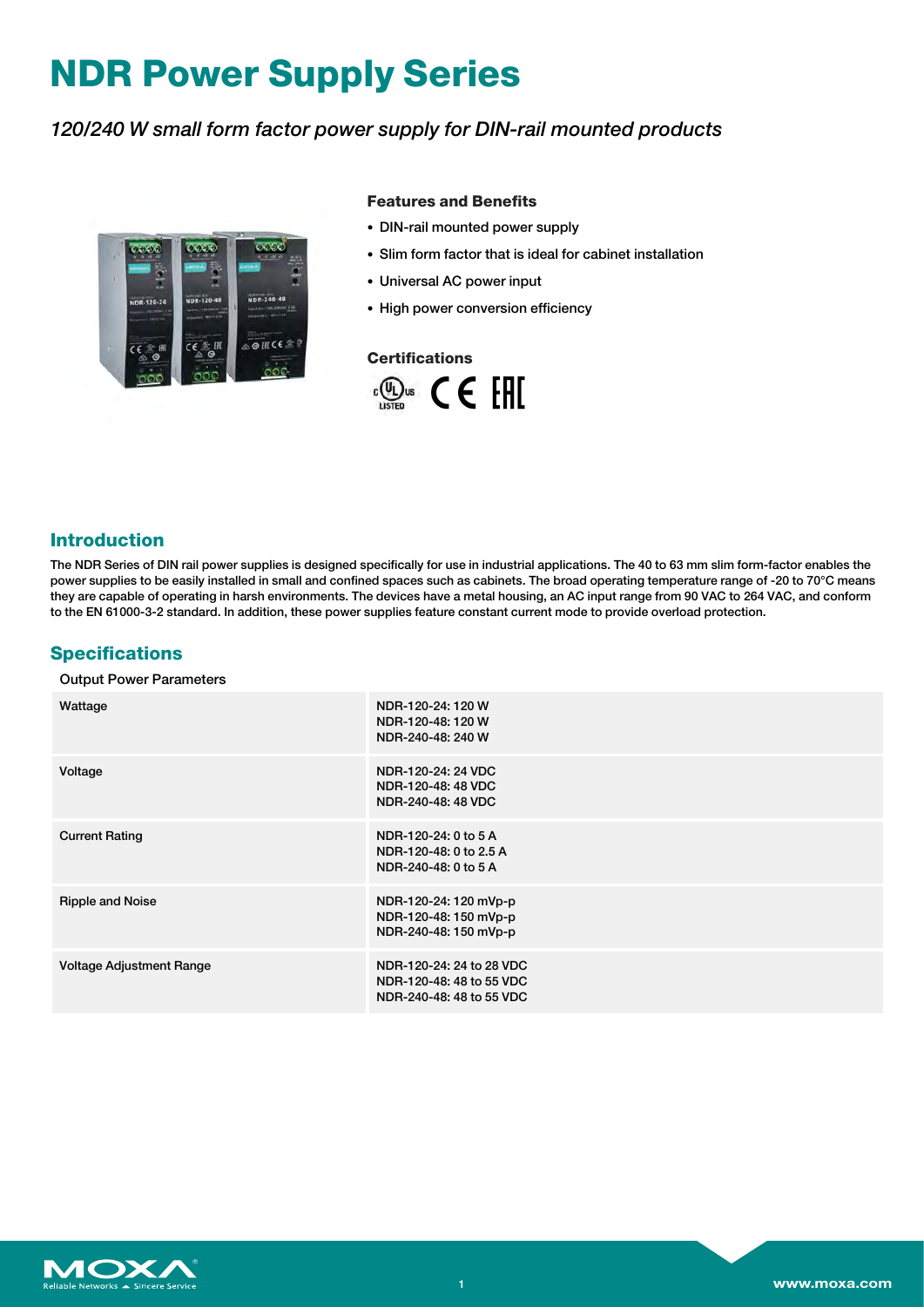| Setup/Rise Time at Full Load            | NDR-120-24: 2500 ms, 60 ms at 115 VAC<br>NDR-120-24: 1200 ms, 60 ms at 230 VAC<br>NDR-120-48: 2500 ms, 60 ms at 115 VAC<br>NDR-120-48: 1200 ms, 60 ms at 230 VAC<br>NDR-240-48: 3000 ms, 100 ms at 115 VAC<br>NDR-240-48: 1500 ms, 100 ms at 230 VAC |  |  |
|-----------------------------------------|------------------------------------------------------------------------------------------------------------------------------------------------------------------------------------------------------------------------------------------------------|--|--|
| Typical Hold Up Time at Full Load       | NDR-120-24: 10 ms at 115 VAC<br>NDR-120-24: 16 ms at 230 VAC<br>NDR-120-48: 10 ms at 115 VAC<br>NDR-120-48: 16 ms at 230 VAC<br>NDR-240-48: 22 ms at 115 VAC<br>NDR-240-48: 28 ms at 230 VAC                                                         |  |  |
| <b>Input Power Parameters</b>           |                                                                                                                                                                                                                                                      |  |  |
| <b>Typical Efficiency</b>               | NDR-120-24: 88%<br>NDR-120-48: 89%<br>NDR-240-48: 90%                                                                                                                                                                                                |  |  |
| <b>Typical Current</b>                  | NDR-120-24: 1.3 A @ 230 VAC, 2.25 A @ 115 VAC<br>NDR-120-48: 1.3 A @ 230 VAC, 2.25 A @ 115 VAC<br>NDR-240-48: 1.3 A @ 230 VAC, 2.5 A @ 115 VAC                                                                                                       |  |  |
| <b>Voltage Range</b>                    | 90 to 264 VAC (47 to 63 Hz)<br>127 to 370 VDC                                                                                                                                                                                                        |  |  |
| Inrush Current (cold start)             | 35 A @ 230 VAC, 20 A @ 115 VAC                                                                                                                                                                                                                       |  |  |
| <b>Overload Protection</b>              |                                                                                                                                                                                                                                                      |  |  |
| <b>Rated Output Power</b>               | 105 to 160%                                                                                                                                                                                                                                          |  |  |
| <b>Protection Type</b>                  | Constant current limiting, recovers automatically after fault condition is removed                                                                                                                                                                   |  |  |
| <b>Overvoltage Protection</b>           |                                                                                                                                                                                                                                                      |  |  |
| Over-Voltage Range                      | NDR-120-24: 29 to 33 V<br>NDR-120-48: 56 to 65 V<br>NDR-240-48: 56 to 65 V                                                                                                                                                                           |  |  |
| <b>Protection Type</b>                  | Shut down operating voltage, repower on to recover                                                                                                                                                                                                   |  |  |
| <b>Physical Characteristics</b>         |                                                                                                                                                                                                                                                      |  |  |
| Housing                                 | Metal                                                                                                                                                                                                                                                |  |  |
| <b>Dimensions</b>                       | NDR-120-24: 123.75 x 125.20 x 40 mm (4.87 x 4.93 x 1.57 in)<br>NDR-120-48: 123.75 x 125.20 x 40 mm (4.87 x 4.93 x 1.57 in)<br>NDR-240-48: 127.81 x 123.75 x 63 mm (5.03 x 4.87 x 2.48 in)                                                            |  |  |
| Weight                                  | NDR-120-24: 500 g (1.10 lb)<br>NDR-120-48: 500 g (1.10 lb)<br>NDR-240-48: 900 g (1.98 lb)                                                                                                                                                            |  |  |
| <b>Environmental Limits</b>             |                                                                                                                                                                                                                                                      |  |  |
| <b>Operating Temperature</b>            | -20 to 70°C (-4 to 158°F)                                                                                                                                                                                                                            |  |  |
| <b>Storage Temperature</b>              | -40 to 85°C (-40 to 185°F)                                                                                                                                                                                                                           |  |  |
| <b>Ambient Relative Humidity</b>        | 20 to 95% (non-condensing)                                                                                                                                                                                                                           |  |  |
| Max. Operating Temperature at Full Load | NDR-120-48: 45°C (113°F)<br>NDR-120-24: 45°C (113°F)<br>NDR-240-48: 50°C (122°F)                                                                                                                                                                     |  |  |

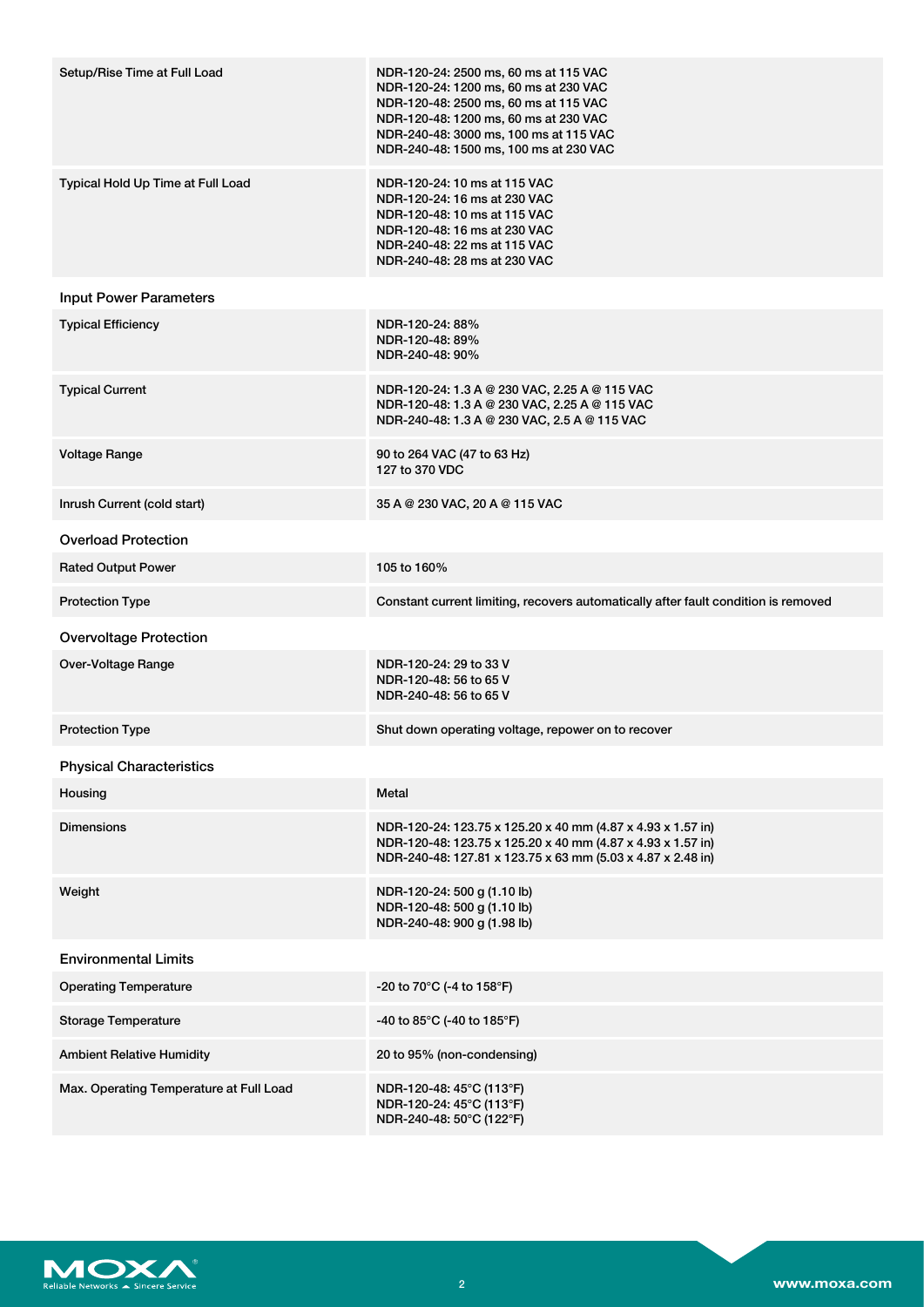#### Standards and Certifications

| Safety                  | UL 508, EN 62368-1, IEC 62368-1                                                                                                                                                                                                      |  |  |  |
|-------------------------|--------------------------------------------------------------------------------------------------------------------------------------------------------------------------------------------------------------------------------------|--|--|--|
| <b>EMC</b>              | EN 55032/24, EN 61000-3-2 Class A, EN 61000-3-3                                                                                                                                                                                      |  |  |  |
| <b>EMS</b>              | IEC 61000-4-2 ESD: Contact: 4 kV; Air: 8 kV<br>IEC 61000-4-3 RS: 80 MHz to 1 GHz: 3 V/m<br>IEC 61000-4-4 EFT: Power: 2 kV<br>IEC 61000-4-5 Surge: Power: 2 kV<br>IEC 61000-4-6 CS: 10 V<br>IEC 61000-4-8 PFMF<br>IEC 61000-4-11 DIPs |  |  |  |
| <b>MTBF</b>             |                                                                                                                                                                                                                                      |  |  |  |
| <b>Standards</b>        | MIL-HDBK-217F                                                                                                                                                                                                                        |  |  |  |
| Time                    | NDR-120-24: 453,334 hrs<br>NDR-120-48: 453,334 hrs<br>NDR-240-48: 230,206 hrs                                                                                                                                                        |  |  |  |
| Warranty                |                                                                                                                                                                                                                                      |  |  |  |
| <b>Warranty Period</b>  | 3 years                                                                                                                                                                                                                              |  |  |  |
| <b>Details</b>          | See www.moxa.com/warranty                                                                                                                                                                                                            |  |  |  |
| <b>Package Contents</b> |                                                                                                                                                                                                                                      |  |  |  |
| Device                  | 1 x NDR Power Supply Series power supply                                                                                                                                                                                             |  |  |  |

### **Dimensions**

#### **NDR-120 Series**

Unit: mm (inch)